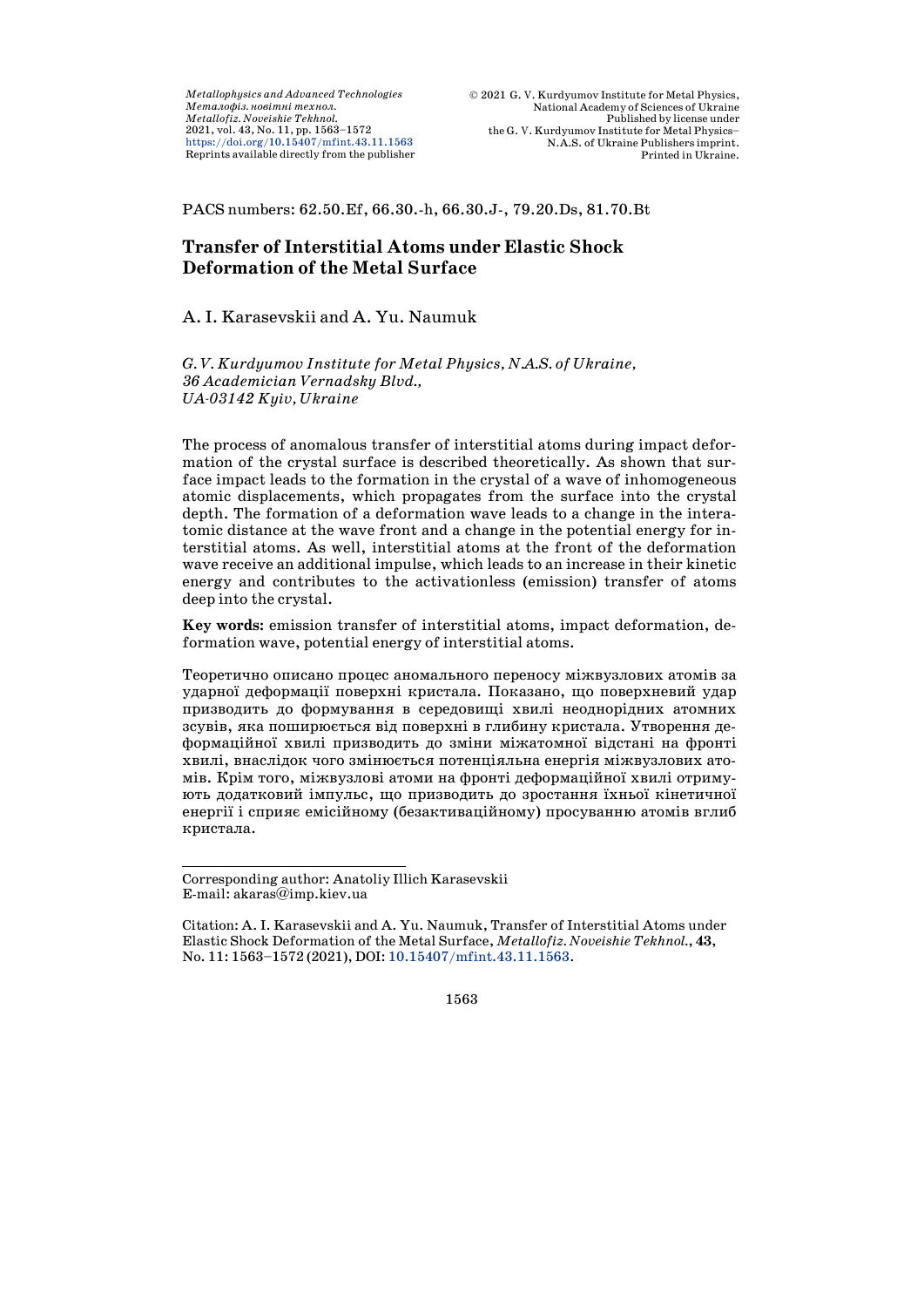**Ключові слова:** аномальне перенесення міжвузлових атомів, ударна деформація, деформаційна хвиля, потенціяльна енергія міжвузлових атомів.

*(Received June 1, 2021; in final version, September 21, 2021)*

### **1. INTRODUCTION**

The impact of radiation on the surface of a metal or semiconductor at sufficiently high radiation energy can lead to the escape of electrons or ions from the medium. This occurs when the radiation energy transferred to the charge exceeds the work function of the charges from the medium. A number of works (see, for example,  $[1-3]$ ) revealed a significant increase in the rate of mass transfer of interstitial atoms in a metal under shock loading of its surface. In this case, the impact can be of a different nature—mechanical shocks, laser pulses, spark discharges and the like. For the theoretical description of anomalous mass transfer, a number of models have been proposed, the most developed of which are the dislocations models [4–6]. Within the framework of this model, it is assumed that an interstitial atom is captured by a dislocation and transported by it at macroscopic distances deep into the crystal.

In this work, it is shown that surface impact leads to the formation in the crystal of a wave of inhomogeneous atomic displacements, propagating from the surface into the depth of the crystal. That leads to a change in the interatomic distance at the front of the deformation wave, and changes the relief of the potential energy for interstitial atoms. In addition, interstitial atoms at the front of the deformation wave receive an additional impulse, which increases their kinetic energy and helps the atoms to overcome of interstitial potential barriers. When the increasing in the kinetic energy of interstitial atoms exceeds the value of the potential barrier, the mechanism of atomic transfer changes from of the activation to emission one.

#### **2. SHOCK WAVES OF LONGITUDINAL DISPLACEMENTS**

An impact on a flat crystal surface located perpendicular to the axis *x* initiates the appearance of quasi-one-dimensional longitudinal waves of displacements of crystal atoms  $u(x, t)$ , the evolution of which is described by the hyperbolic equation [7]:

$$
u_{tt} = a^2 u_{xx}.
$$
 (1)

The function  $u(x, t)$  represents at the moment *t* the displacement of a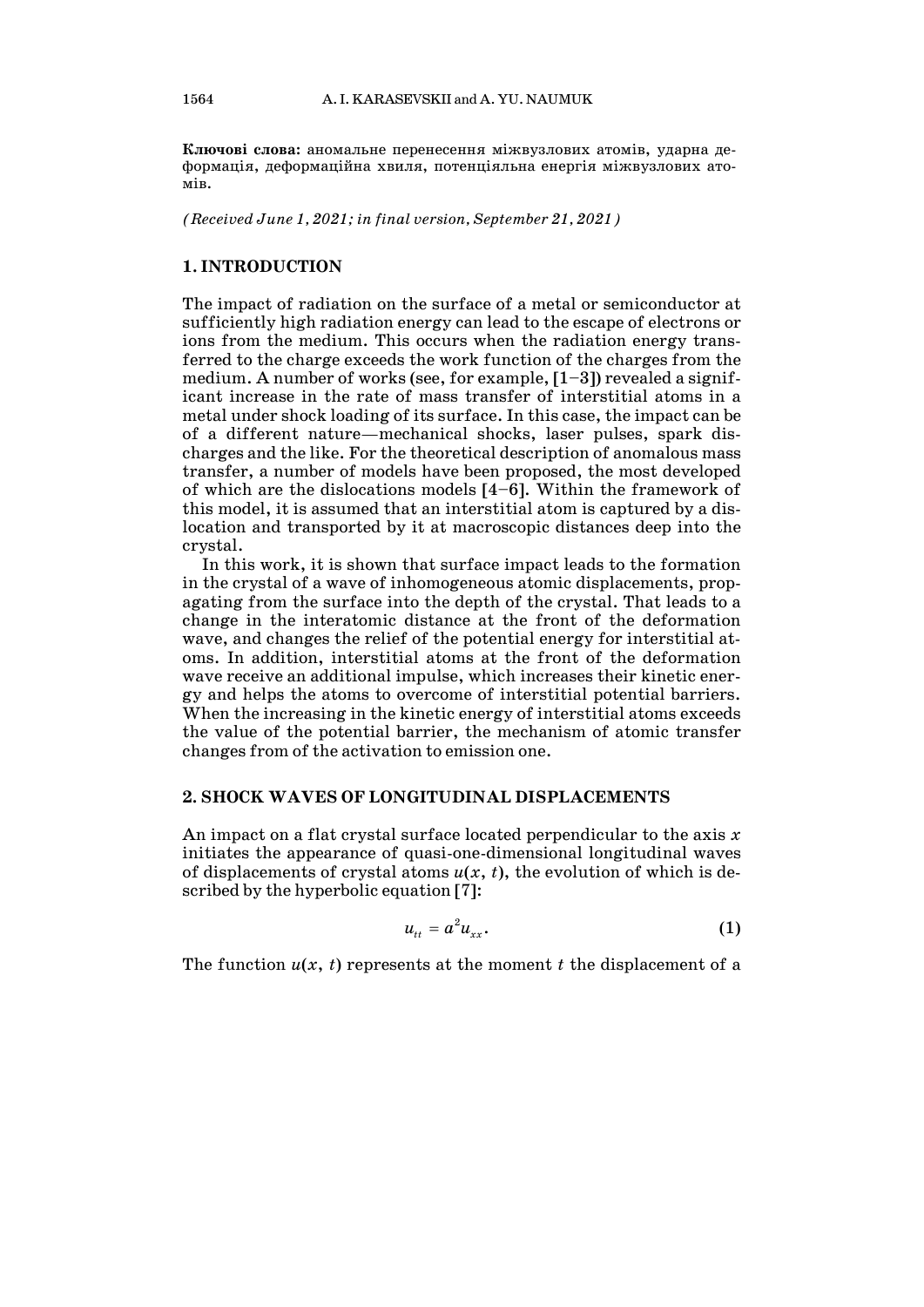point having an abscissa  $x$  in the equilibrium position,  $u_{tt}$  and  $u_{xx}$  the second derivatives of the displacements with respect to time and coordinate,  $a = (k/\rho)^{1/2}$  is the speed of sound in the rod,  $k$  is Young's modulus, and ρ is the density of the medium. The relative elongation of the sample at a point *x* is equal to  $u_x(x, t)$ .

We will consider a metal rod with a length *l*, rigidly fixed at the origin of coordinates  $(u(0, t) = 0)$ , which until time  $t = 0$  is in equilibrium  $(u(x, t) = 0, t \le 0)$ . The free end of the rod  $(u_x(l, t) = 0)$  at the initial moment of time receives a longitudinal shock impulse *I*:

$$
u_t(x,0) = -\frac{I}{\rho} \delta(x-x_0), \ 0 < x_0 < l, \ x_0 \to l. \tag{2}
$$

To solve equation (1), we will use the method of separation of variables [7] that put

$$
u(x,t) = X(x) T(t).
$$
 (3)

Substituting (3) into (1), taking into account (2), and, the above mentioned initial and boundary conditions, we obtain:



**Fig.** 1. Dependence of the reduced value of the displacement  $u(x, t)/u_0$  on the dimensionless coordinate  $\eta = x/l$  at different points in time  $q = (a/l)t$ .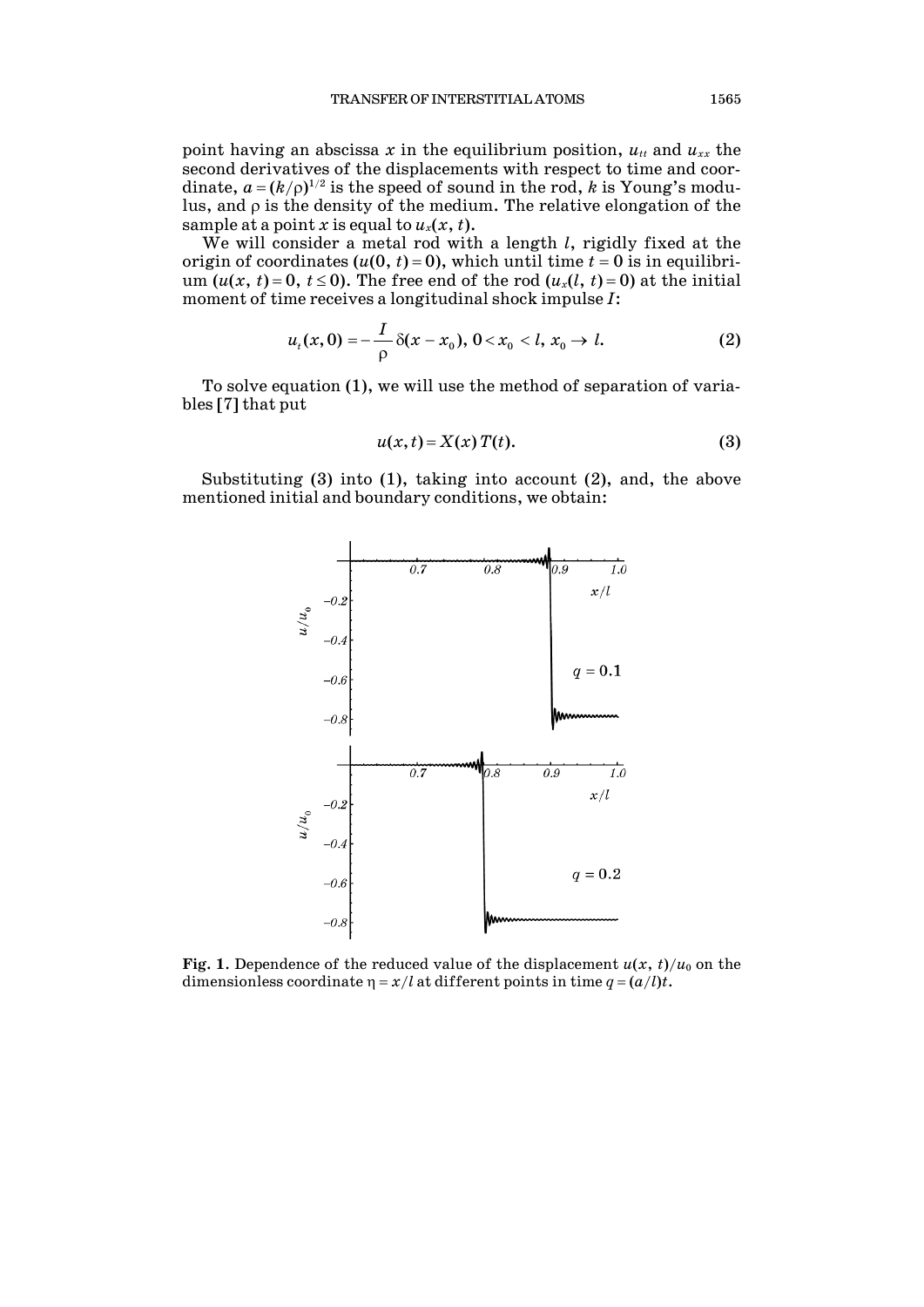

*Continuation of Fig. 1.*

$$
u(x,t) = -\frac{2I}{\pi a \rho} F(q,\eta), \qquad (4)
$$

where

$$
F(q,\eta) = \sum_{n=0}^{\infty} \frac{(-1)^n}{(2n+1)} \bigg( \cos \bigg[ \frac{(2n+1)\pi}{2} (\eta-q) \bigg] - \cos \bigg[ \frac{(2n+1)\pi}{2} (\eta+q) \bigg] \bigg).
$$
 (5)

Figure 1 shows the dependence of the reduced value of the displacement  $u(x, t)/u_0$  on the dimensionless variables of time  $q = (a/l)t$  and coordinates  $\eta = x/l$ , where  $u_0 = 2I/(\pi a \rho)$ . From formulas (4), (5) and Fig. 1, it follows that after the impact, a deformation wave with a sharp front and constant amplitude is formed in the crystal, which propagates into the depth of the crystal without distortion. The speed of movement of the deformation wave front  $u(x, t)$  is equal to  $a$ . The position of the shock front is determined by the relation  $\eta_{Fr} = 1 - q$ .

#### **3. CHANGES IN THE MICROSTRUCTURE OF A CRYSTAL IN THE FIELD OF A SHOCK WAVE**

Consider a metal rod with a crystal structure of a simple cubic lattice  $(a_0 = b_0 = c_0)$ . Let the lattice constant in the non-deformed state be  $2a_0$ (see Fig. 2).

After hitting on the end surface of the bar  $(x = l)$ , the physical point of the bar, which at the initial moment occupies the position  $x$ , at any subsequent moment *t* will be at the point with the coordinate  $X = x + u(x, t)$  (see, *e.g.*, [7]). As a consequence, the lattice constant in the sample will be equal to [7]

$$
2a = 2a_0 + u(x + 2a_0, t) - u(x, t).
$$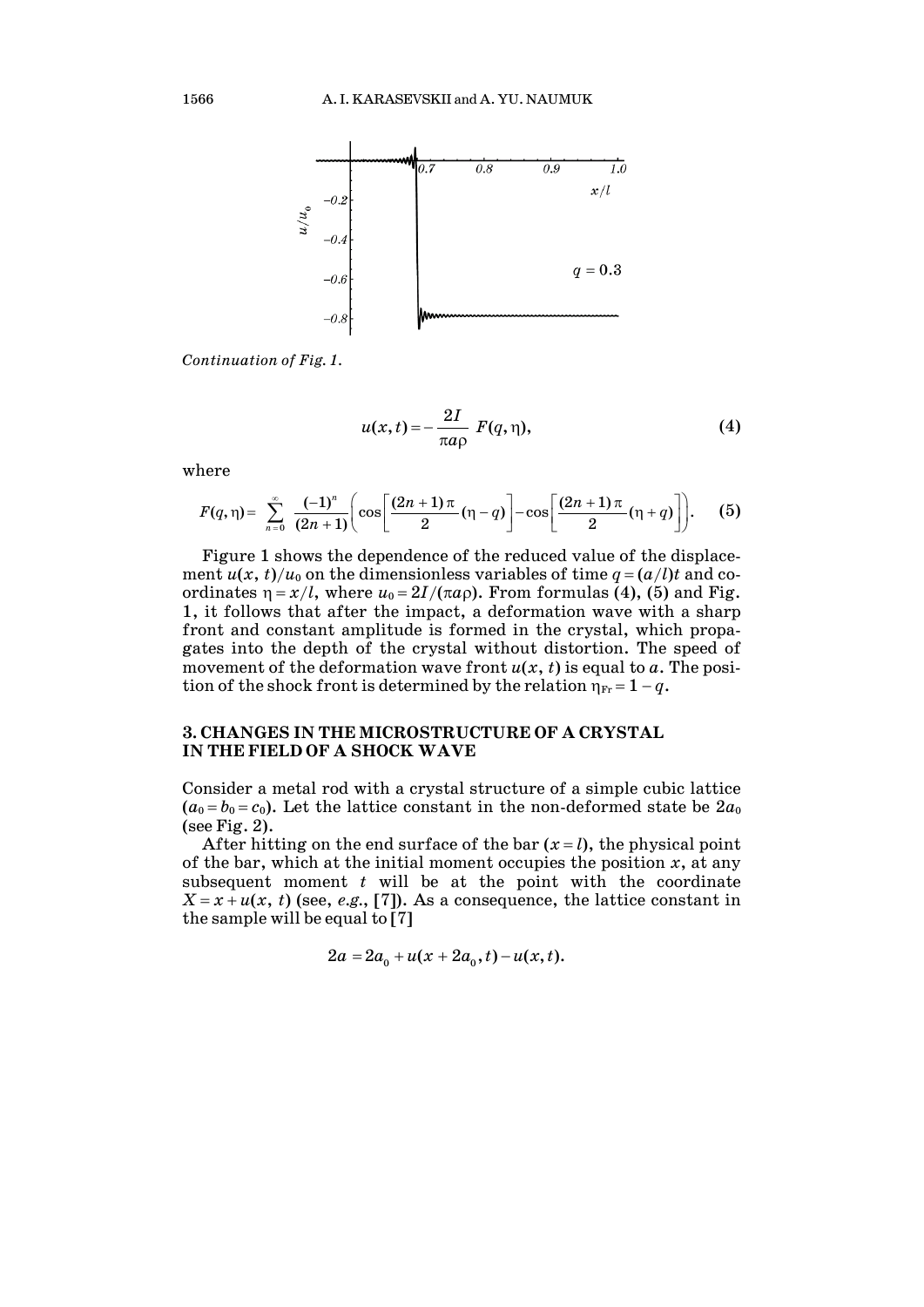

**Fig. 2**. Displacement of atoms of a cubic lattice during the passage of a deformation wave.

In the region of uniform deformation of the sample  $(x > G)$ ,  $u(x+2a_0, t) \approx u(x, t)$ , the lattice constant does not change  $a = a_0$  (Fig. 2).

To the left of the front boundary  $(x \leq G)$   $u(x, t) = 0$ , and the grating constant at the wave front (*AG* layer in Fig. 2) is

$$
a_{AG}=2a_0+u(x_G,t). \hspace{1.5cm} (6)
$$

Since,  $u(x_G, t) < 0$ , the interatomic distance in the layer of atoms, which is adjacent to the front of the deformation wave, decreases, that is the medium at the wave front is compressed. Local dynamic compression of the medium (atomic layer *AG* in Fig. 2) will lead to a change in the potential relief and kinetic energy of the interstitial atom. This can be shown by direct calculation.

Let's choose the origin of coordinates in the centre of the plane *ABCD*, in which we place the coordinate axes *YZ*. The initial position of the interstitial atom will be determined by the coordinates  ${a_0 + u - \Delta}$ ,  $0, 0$ , where

$$
X_{\text{at}} = a_0 + u - \Delta \tag{7}
$$

is the position of the interstitial atom on the *X*-axis,  $\Delta$  is parameter that determines the current position of the atom. So, for example, in equilibrium when the atom is in the centre of the cell  $(X_{at,0} = a_0)$ ,  $\Delta = 0$ .

The interaction of an interstitial atom with atoms of the matrix will be approximated by the Lennard–Jones potential:

$$
U(R_{s,j}) = 4\varepsilon \left[ \left( \frac{\sigma}{R_{s,j}} \right)^{12} - \left( \frac{\sigma}{R_{s,j}} \right)^6 \right],
$$
 (8)

where  $R_{s,j} = |\mathbf{R}_s - \mathbf{R}_j|$  is the distance between the interstitial atom *s* and the *j*-th atom of the crystal.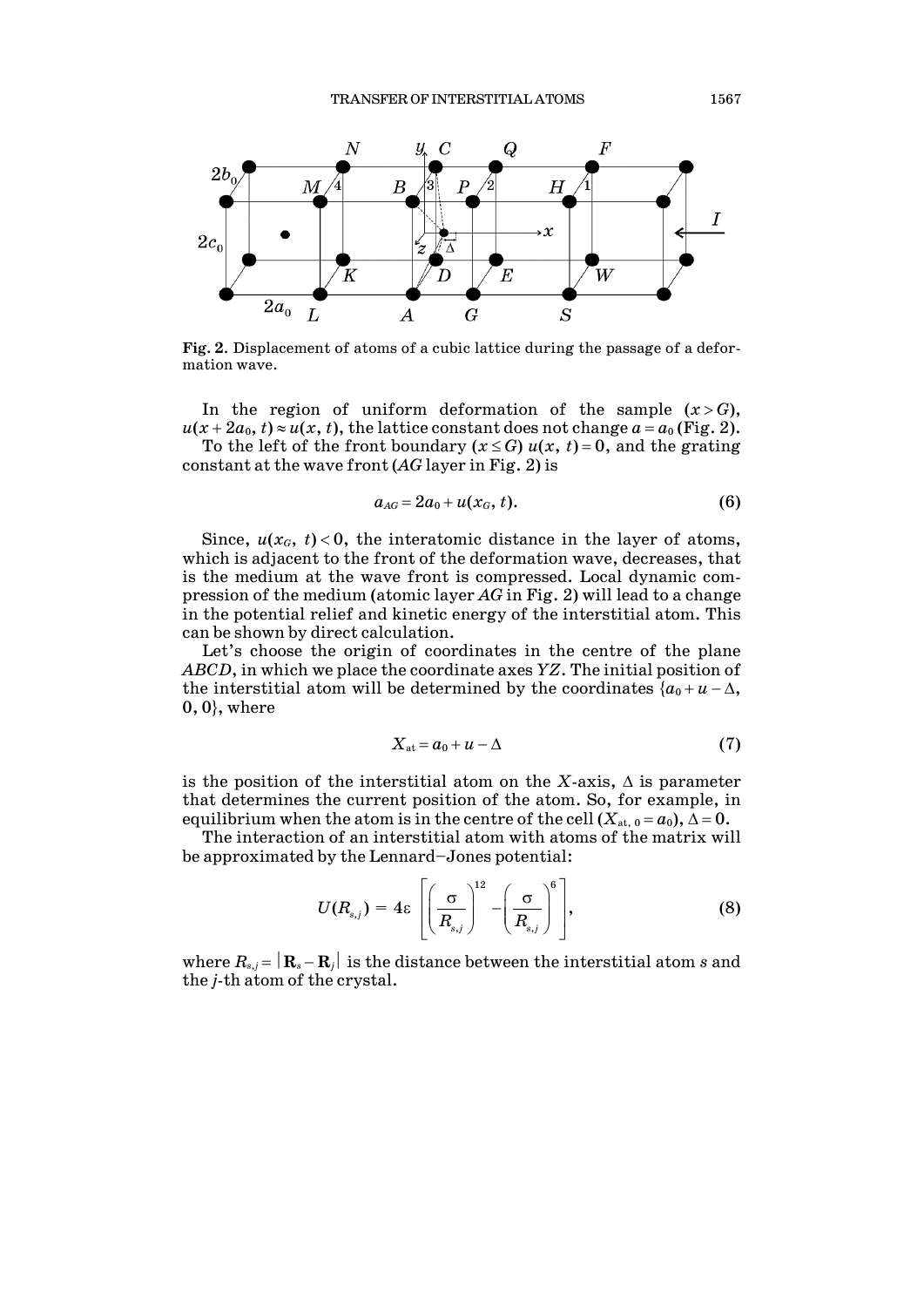The potential energy of an interstitial atom is determined by the energy of its interaction with the crystal atoms (8). And transfer of an atom under the influence of a deformation wave from the nearboundary crystal cell *AG* to the neighbouring undeformed cell *LA* will be accompanied by a change in its potential energy.

We restrict ourselves to taking into account the interaction of the interstitial atom with the atoms of the matrix, which are located in 1, 2, 3, and 4 planes of the crystal lattice (Fig. 2). The distances between an interstitial atom and atoms located in the 1, 2, 3, and 4 planes of the crystal are

$$
R(1) = a_0 \sqrt{\left(3 + \frac{\Delta}{a_0}\right)^2 + 2}, R(2) = a_0 \sqrt{\left(1 + \frac{\Delta}{a_0}\right)^2 + 2},
$$
  
\n
$$
R(3) = a_0 \sqrt{\left(1 + \frac{u - \Delta}{a_0}\right)^2 + 2}, R(4) = a_0 \sqrt{\left(3 + \frac{u - \Delta}{a_0}\right)^2 + 2},
$$
  
\n
$$
\frac{U(\chi, \gamma)}{16 \epsilon} = s^{12} \left(\left[(3 + \chi)^2 + 2\right]^{-6} + \left[(1 + \chi)^2 + 2\right]^{-6} + \left[(1 + \gamma - \chi)^2 + 2\right]^{-6} + \left[(3 + \gamma - \chi)^2 + 2\right]^{-6}\right) - s^6 \left(\left[(3 + \chi)^2 + 2\right]^{-3} + \left[(1 + \chi)^2 + 2\right]^{-3} + \left[(1 + \gamma - \chi)^2 + 2\right]^{-3}\right),
$$
\n(10)

where  $\chi = \Delta/a_0$ ,  $\gamma = u/a_0$ ,  $s = \sigma/a_0$ .

In the equilibrium state before striking  $(I=0, u=0)$ , the distribution of the potential energy of an interstitial atom in neighbouring cells *LA* and *AG* is symmetric with respect to the plane *ABCD* (Fig. 3).

After impact on the sample surface, the potential barrier for the



**Fig. 3**. Equilibrium distribution of the potential energy of an interstitial atom *I* = 0, *u* = 0, *s* = 0.8.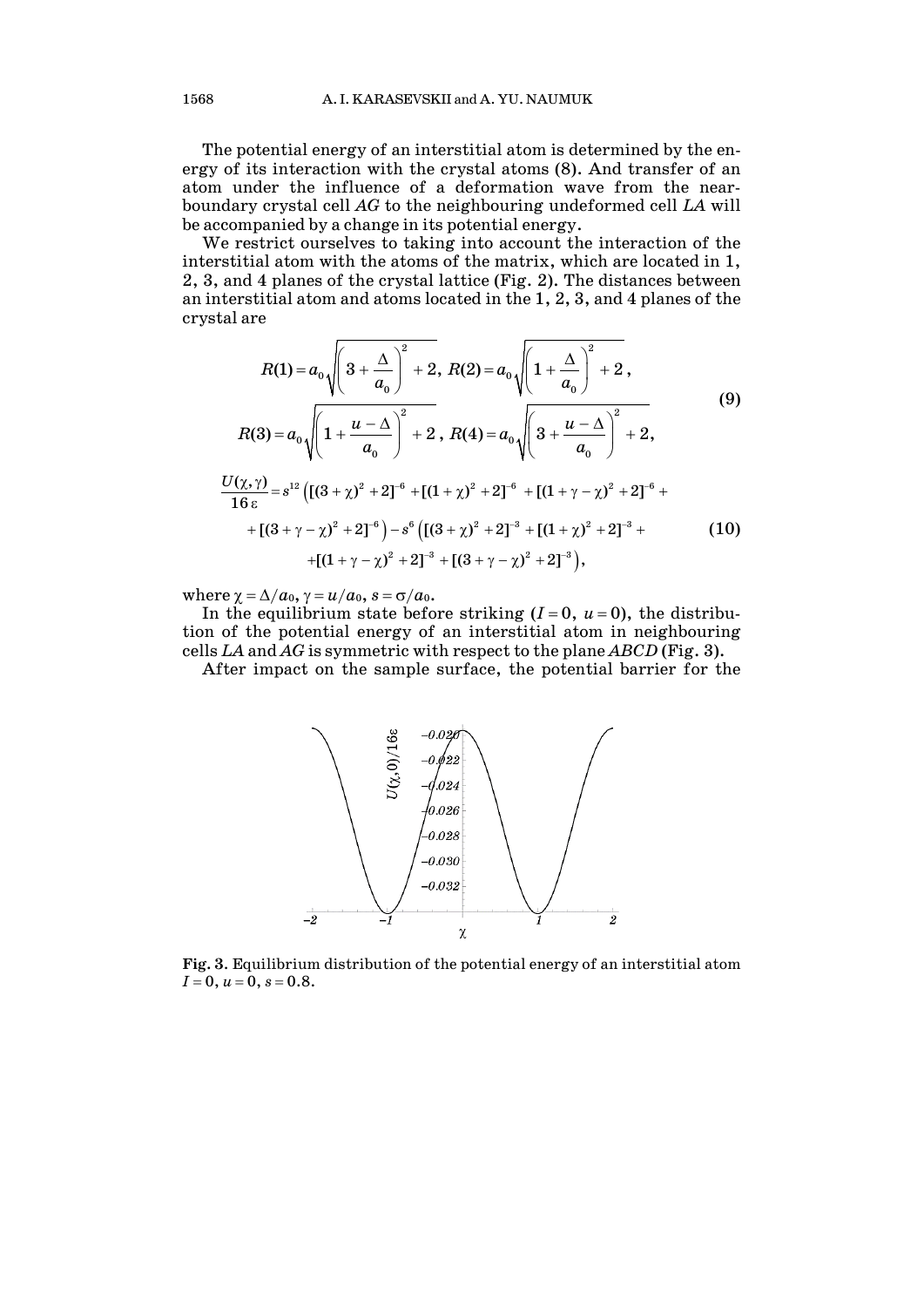

**Fig. 4.** At a small value of the deformation pulse *I* ( $s = 0.8$ ,  $u = -0.2$ ), the potential barrier to the transfer of interstitial atoms at the wave front decreases.

transition of atoms in the direction of impact, decreases (Fig. 4).

At a larger longitudinal momentum, the barrier separating the localized states of an interstitial atom practically disappears (Fig. 5).

## **4. EMISSION FLUX OF INTERSTITIAL ATOMS IN THE FIELD OF A SHOCK**

Under impact deformation of the crystal surface, part of the longitudinal momentum *I* is transferred to the interstitial atom. This leads to an increase in its kinetic energy and makes it easier for the atom to overcome the potential barrier separating neighbouring localized states.

The speed that an interstitial atom acquires due to its interaction



**Fig. 5**. With a significant value of the deformation impulse *I*, the potential barrier practically disappears  $s = 0.8$ ,  $u = -0.6$ .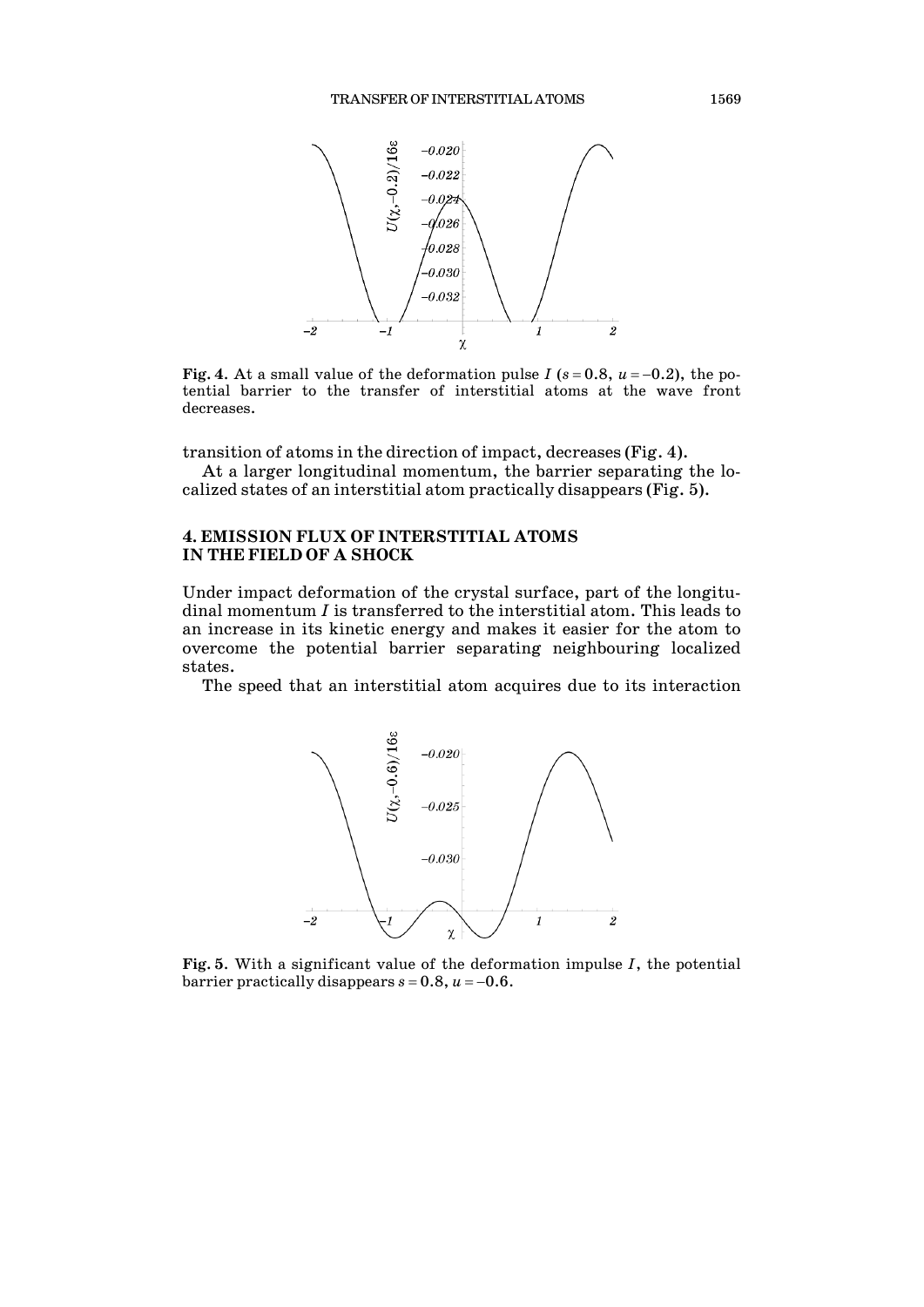with the front of the deformation wave is

$$
V_{\rm at} = \frac{\partial X_{\rm at}}{\partial t} = \frac{\partial u(x, t)}{\partial t}.
$$
 (11)

Considering that  $q = (a/l)t$ ,

$$
\frac{\partial u(x,t)}{\partial t} = \frac{2I}{\pi \rho l} \frac{\partial F(q,\eta)}{\partial q},\qquad(12)
$$

where  $F(q, \eta)$  is determined by expression (5). To find the derivative  $∂F(q, η)/∂q$  at the front of the deformation wave,  $η<sub>Fr</sub> = 1 - q<sub>0</sub>$ ,  $q_0 = (a/l)t_0$ , the easiest way is to use numerical methods, assuming

$$
\left.\frac{\partial F(q,\eta)}{\partial q}\right|_{q\to q_0} = \frac{F(q_0 + \Delta q) - F(q_0)}{\Delta q}\Big|_{\Delta q\to 0}.
$$
 (13)

As follows from (12) and Figure 6, at the front of the deformation wave, the velocity of the longitudinal (from right to left) motion of the interstitial atom increases, which leads to an increase in its kinetic energy, the value which can exceed the value of the activation barrier separating the minima of the potential energy of the interstitial atom in neighbouring cells for example *LA* and *AG*. The additional kinetic energy that receives, while the interstitial atom of mass *m* is equal to

$$
E_K = \frac{2mI^2}{\pi^2 \rho^2 l^2} \left(\frac{\partial F}{\partial q}\right)^2.
$$
 (14)

Taking into account that  $I = M_0V_0$ ,  $\rho l = M$ , expression (14) can be rewritten as

$$
E_K = \frac{2}{\pi^2} m V_0^2 \left(\frac{M_0}{M}\right)^2 \left(\frac{\partial F}{\partial q}\right)^2 \Big|_{q \to q_0} . \tag{15}
$$

As an example, we put

$$
m=9.3\,10^{-23}\,{\rm g},\,V_{_0}=10^3\,{\rm cm/s}\,,\,M_{_0}/M=5,\,\left.\left(\partial{F}/\partial{q}\right)\right|_{q\longrightarrow q_{_0}}=-\,80,
$$

then  $E_K = 1.9$  eV, that is, the value of  $E_K$  is comparable (or more) to the value of interstitial potential barriers. If the value  $E_K$  exceeds the value of the activation barrier that an interstitial atom needs to overcome in order to enter the neighbouring cell, then the process of atom moving occurs without activation and emission of interstitial atoms into the bulk of the crystal occurs.

It will be emphasized that an increase in the longitudinal momentum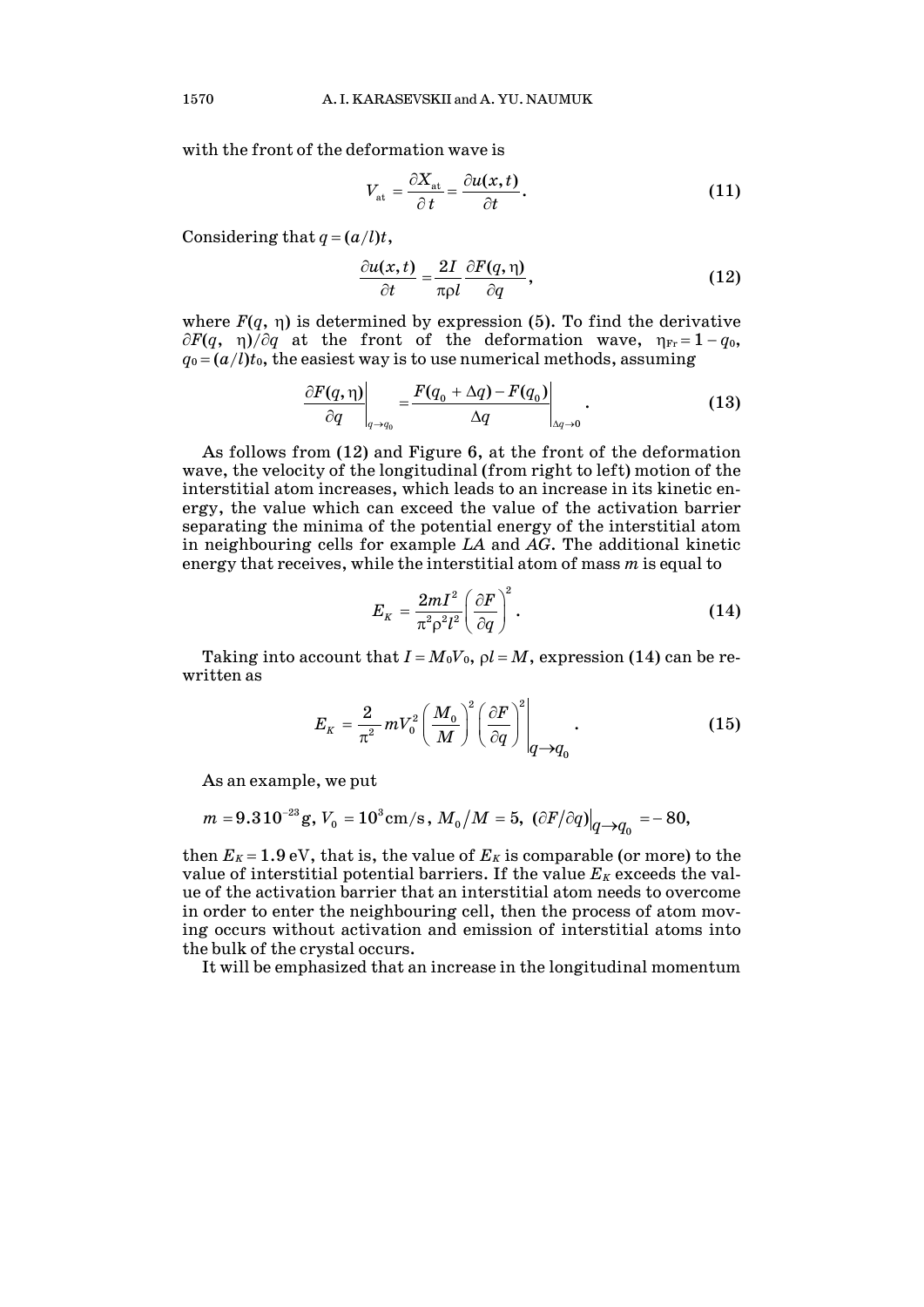

**Fig. 6**. The value of the derivative (13) at different positions of the deformation wave front:  $\eta_{\text{Fr}} = 0.1$  (*a*),  $\eta_{\text{Fr}} = 0.2$  (*b*),  $\eta_{\text{Fr}} = 0.3$  (*c*).

leads not only to an increase in the kinetic energy of an interstitial atom, but also significantly lowers the activation barrier for atomic transfer.

#### **5. RESULTS AND DISCUSSION**

As already noted, the radiation effect on the surface of a metal or semiconductor can lead to the escape of electrons or ions from the medium. This occurs when the radiation energy that is transferred to the charge exceeds the work function of the charges from the medium. A classic example of emission is the emission of electrons from metals and semiconductors, when, under the influence of an electromagnetic wave, part of the electrons passes into the conduction band (internal photoelectric effect) or leave the medium (external photoelectric effect).

A similar situation will be observed in the case of the appearance of a deformation wave in a crystal containing interstitial impurity atoms. Upon impact on the surface of the crystal, the atoms of the crystal are elastically displaced layer by layer, without dissipative transfer of the energy of elastic deformation into the interior of the crystal. The presence of an interstitial impurity atom in the crystal lattice breaks the translational symmetry of the lattice and leads to scattering (absorption) of the elastic wave energy. When the value of the absorbed energy exceeds the energy of localization of an interstitial atom in the crystal, the emission of the interstitial atom into the bulk of the crystal occurs.

### **REFERENCES**

1. D. S. Gertsriken, V. F. Mazanko, and V. M. Fal'chenko, *Impul'snaya Obrabotka i Massoperenos v Metallakh pri Nizkikh Temperaturakh* [Pulse Engineering and